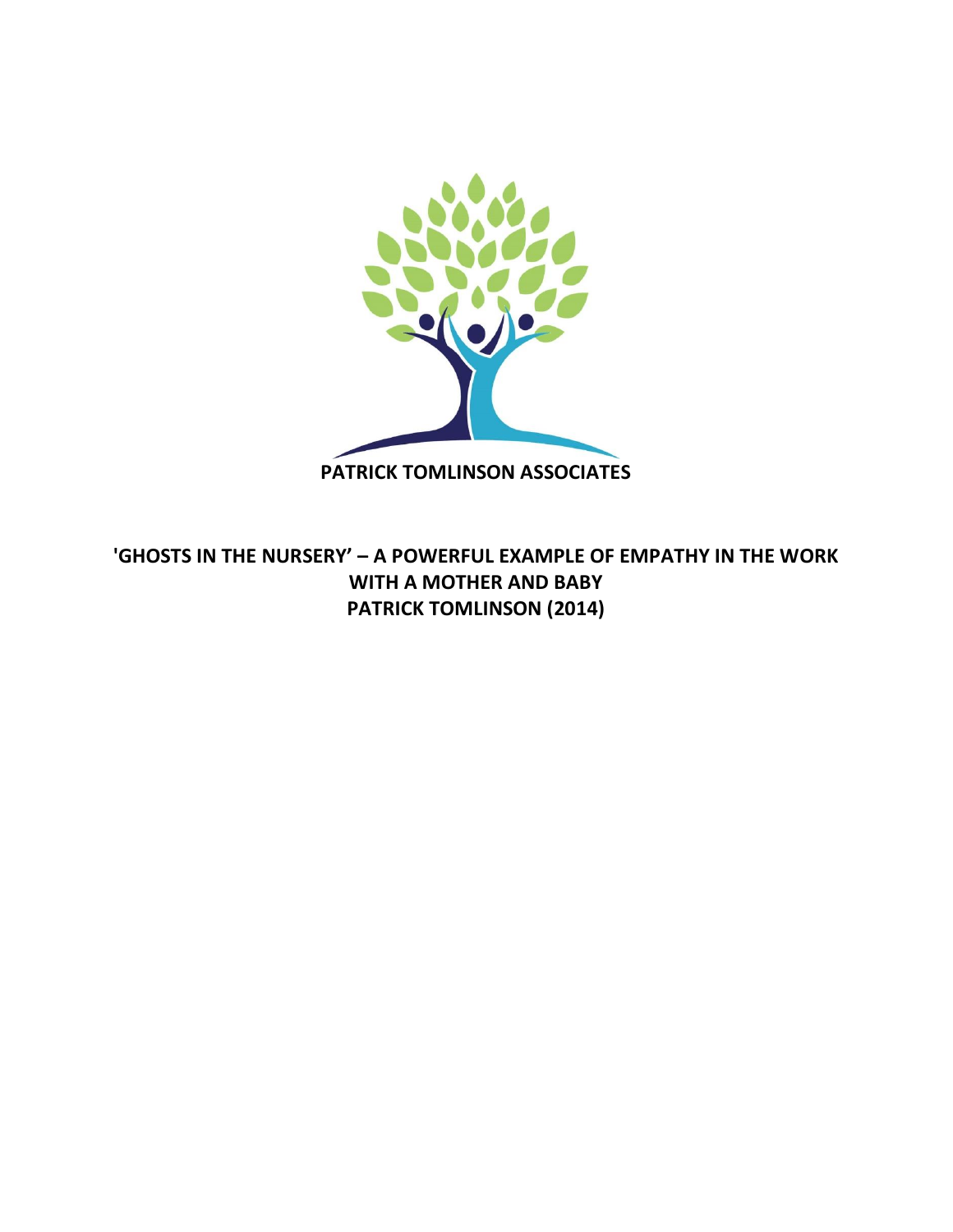

I recently found a book, which included a paper that had a big impact on my learning in the 1990s. I had lost the book, and after a while, it turned up on Amazon 'used and new'. The paper was by Selma Fraiberg et al. (1980), 'Ghosts in the Nursery: A Psychoanalytic Approach to the Problems of Impaired Infant-Mother Relationships'.

The paper is about therapeutic work with mothers and their babies (sometimes fathers too). The babies were in major peril, bordering on them needing to be removed for their safety. The main thrust of the paper is that unresolved issues from the mothers' conflicted pasts were preventing them from parenting their babies. The way forward was to work with the mother's unconscious pain, through empathic understanding – to enable her to be in touch with her feelings. This would then reduce the risk of the mother's history being re-enacted with her infant. It is

a great example of why early intervention is so important. Here are a few excerpts that beautifully illustrate the quality of work, with my comments in-between,

In every nursery there are ghosts. They are the visitors from the unremembered past of the parents, the uninvited guests at the christening. Under all favorable circumstances the unfriendly and unbidden spirits are banished from the nursery and return to their subterranean dwelling place. The baby makes his own imperative claim upon parental love and, in strict analogy with the fairy tales, the bonds of love protect the child and his parents against the intruders, the malevolent ghosts. (p.164)

Interestingly the use of fairy tales as a way of dealing with potential threats to the parent-child relationship is mentioned. Angus Burnett commented on a previous blog, where I also referred to fairy tales - that sometimes it takes a long time for something that is read to permeate and be understood. I think he is right!

The methods of treatment which we developed brought together psychoanalysis, developmental psychology, and social work in ways that will be illustrated. The rewards for the babies, for the families, and for us have been very large. (p.167)

I think the integration of different disciplines can be extremely helpful. The paper goes on to discuss one of their cases. At the initial assessment meeting with a four-month-old baby (Mary) and her mother (Mrs. March), Mary became very distressed,

What do you do to comfort Mary when she cries like this?" Mrs. March murmurs something inaudible. Mrs. Adelson (psychologist) and Mrs. Atreya (assessor) are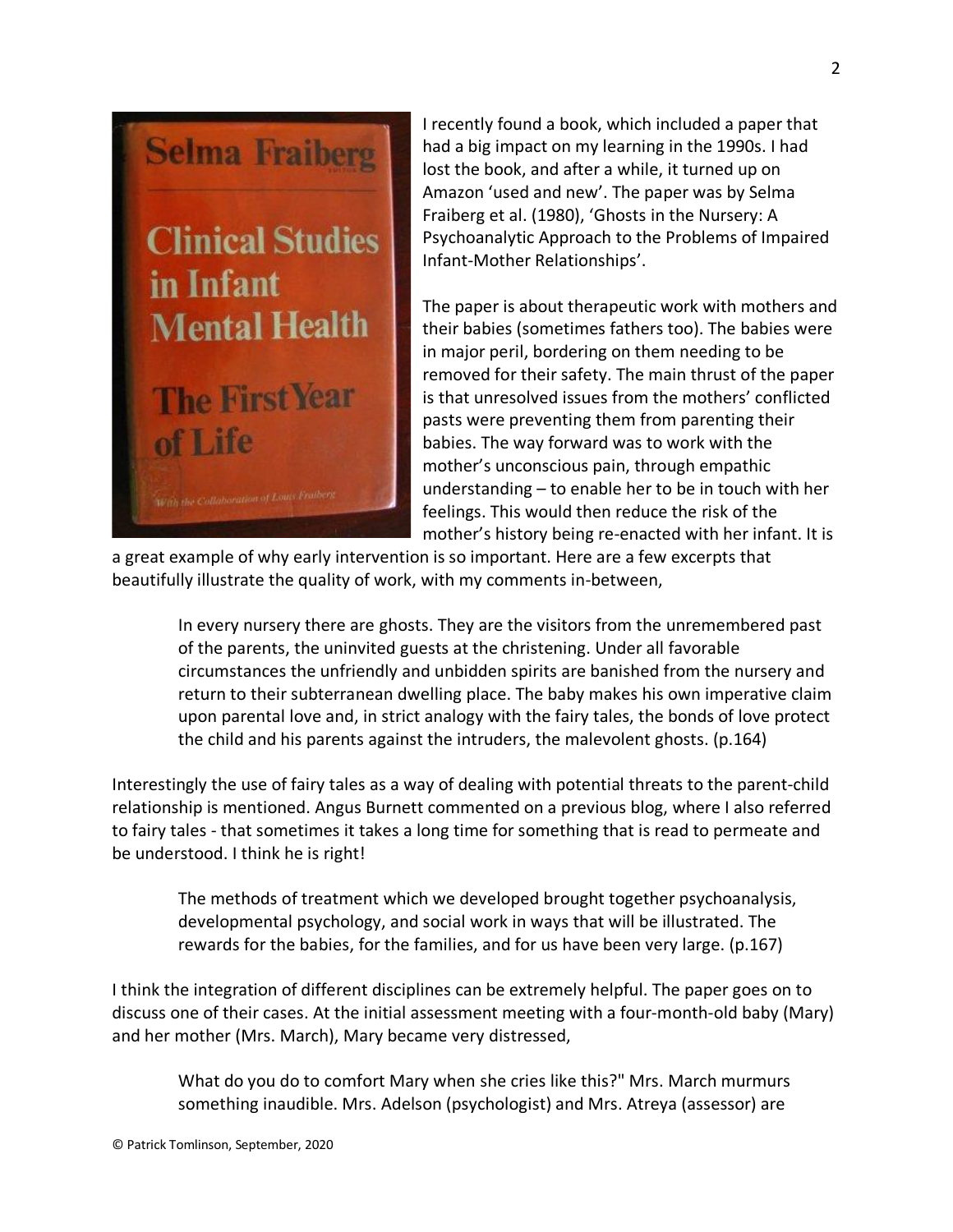struggling with their own feelings. They are restraining their own wishes to pick up the baby and hold her, to murmur comforting things to her. If they should yield to their own wish, they would do the one thing they feel must not be done. For Mrs. March would then see that another woman could comfort the baby, and she would be confirmed in her own conviction that she was a bad mother. (p.168)

The intuitive thing for the 'professionals' might have been to pick up the baby, but as they point out interventions like that can be counter-productive. I think this can be what happens when we think that parents need training. The training might help, but it is less likely to if there isn't an understanding of why parenting is difficult for the parent. However, if there aren't major underlying issues an educational focus may be effective.

# **The Mother's Story (Mrs. March)**

It was a story of bleak rural poverty, sinister family secrets, psychosis, crime, a tradition of promiscuity in the women, of filth and disorder in the home, and of police and protective agencies in the background making futile uplifting gestures. Mrs. March was the cast-out child of a cast-out family. (p.169)

This led us to our first clinical hypothesis: When this mother's own cries are heard, she will hear her child's cries. (p.172)

I find the hypothesis poignant. Rather than showing or teaching the mother how to parent, the emphasis was on showing her empathy. The first few weeks of work were focused on the aim of hearing Mrs. March's unresolved distress.

But now, as Mrs. March began to take the permission to remember her feelings, to cry, and to feel the comfort and sympathy of Mrs. Adelson, we saw her make approaches to her baby in the midst of her own outpourings. She would pick up Mary and hold her, at first distant and self-absorbed, but holding her. And then, one day, still within the first month of treatment, Mrs. March in the midst of an outpouring of grief, picked up Mary, held her very close, and crooned to her in a heart-broken voice. And then it happened again, and several times in the next sessions. An outpouring of old griefs and a gathering of the baby into her arms. The ghosts in the baby's nursery were beginning to leave. (p.173)

That sounds like an amazing moment, when an intervention that has been so challenging, begins to show a sign of working.

Within four months Mary became a healthy, more responsive, often joyful baby. At our 10-month testing, objective assessment showed her to be age-appropriate in her focused attachment to her mother, in her preferential smiling and vocalization to mother and father, in her seeking of her mother for comfort and safety. She was at age level on the Bayley mental scale. She was still slow in motor performance, but within the normal range. Mrs. March had become a responsive and a proud mother. (p.174)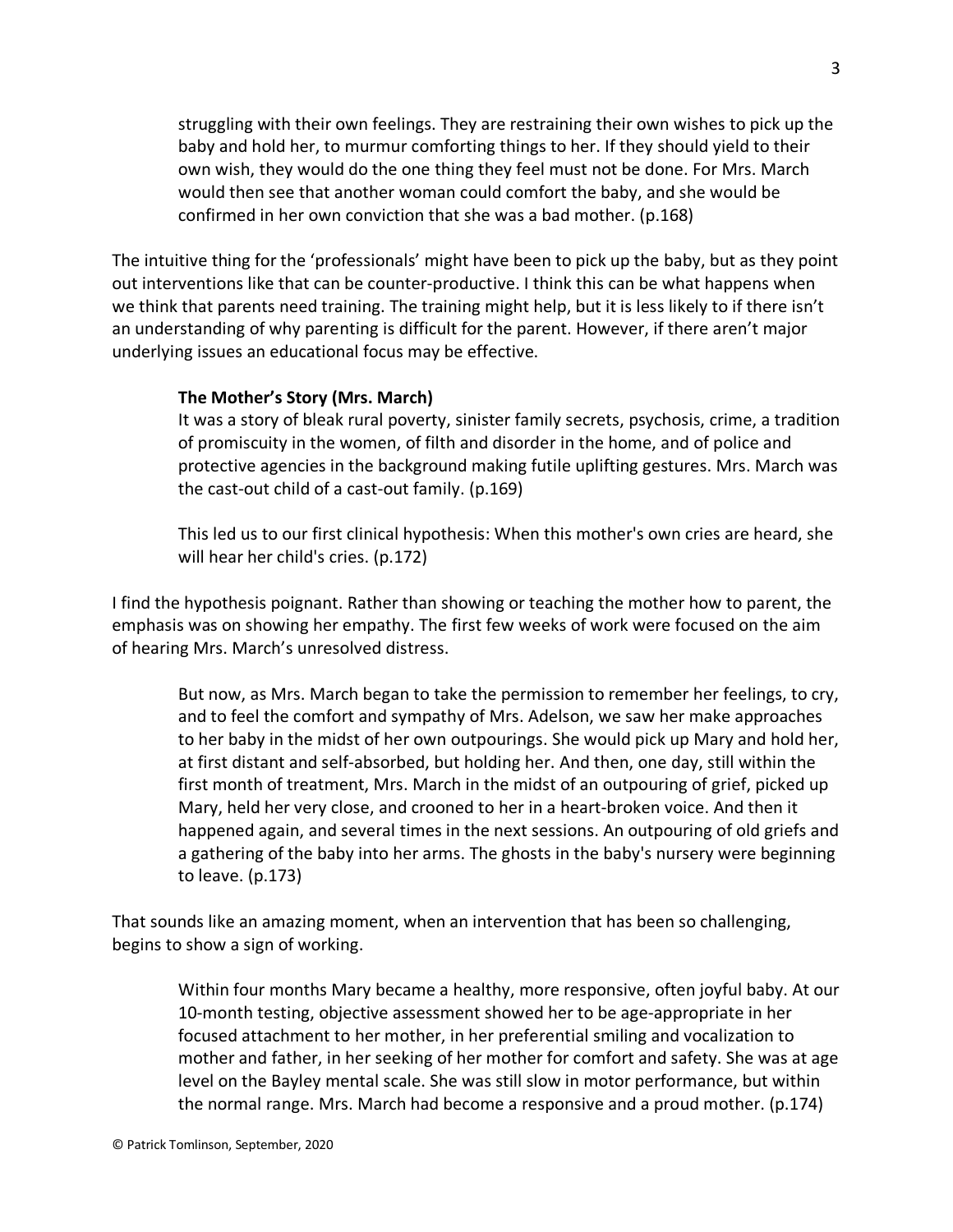When having to emotionally contain so much anxiety, there can be little more rewarding than seeing outcomes like this. And being able to intervene so early, is valuable beyond words.

For us the story must end here. The family has moved on. Mr. March begins a new career with very good prospects in a new community that provides comfortable housing and a warm welcome. The external circumstances look promising. More important, the family has grown closer; abandonment is not a central concern. One of the most hopeful signs was Mrs. March's steady ability to handle the stress of the uncertainty that preceded the job choice. And, as termination approached, she could openly acknowledge her sadness. Looking ahead, she expressed her wish for Mary: 'I hope that she'll grow up to be happier than me. I hope that she will have a better marriage and children who she'll love'. For herself, she asked that we remember her as 'someone who had changed'. (p.178)

The paper, which also includes other case studies, concludes with this sentence,

In each case, when our therapy has brought the parent to remember and reexperience his childhood anxiety and suffering, the ghosts depart, and the afflicted parents become the protectors of their children against the repetition of their own conflicted past. (p.196)

Also using the metaphor of ghosts, Bessel van der Kolk et al. (2007, p.429) emphasize the importance of integrating a personal narrative of the trauma,

Many traumatized people continue to be haunted by "them" (unintegrated traumatic memories), without an "I" to put these feelings and perceptions in perspective. Treatment at this stage consists of translating the nonverbal dissociated realm of traumatic memory into secondary mental processes in which words can provide meaning and form, thereby facilitating the transformation of traumatic memory into narrative memory. In other words, what is currently implicit memory needs to be made explicit, autobiographical memory.

In many ways, the same principle applies to therapeutic work with traumatized children. They need to integrate their experiences, including the feelings involved, as part of their history. As well as enabling the child to move on from the past and live positively in the present, it also greatly improves the possibility that the cycle of trauma will be not passed on to future generations.

Having read 'Ghosts from the Nursery' again after so long, I am reassured to discover that it is just as impactful as it was the first time. It is a very moving and excellent example of the use of empathy.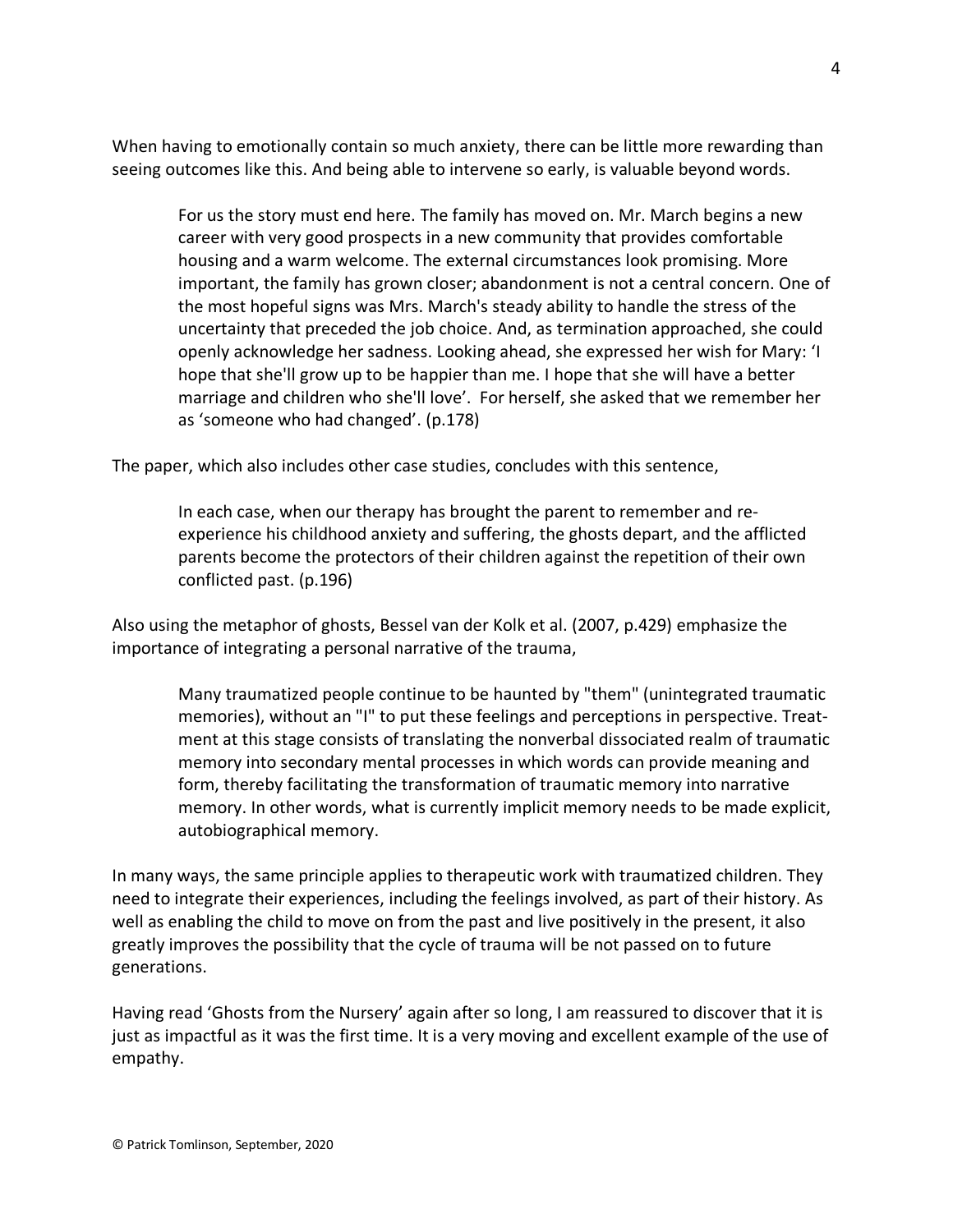Sadly, Selma Fraiberg died just a year after this book was published. A few comments about her by Constance Brown, <https://jwa.org/encyclopedia/article/fraiberg-selma>



"Selma Fraiberg was a psychoanalyst, author, and pioneer in the field of infant psychiatry. A woman and a social worker in a profession dominated by male physicians, Fraiberg rose to prominence because of her brilliance, originality, and dedication. She devoted her life to understanding the developmental needs of infants, to creating programs that promote infant mental health, and to reaching parents and policymakers through clear, persuasive prose…. Fraiberg accomplished enough in her life to fill three careers…. During this last phase of her career, Fraiberg started

the Child Development Project at the University of Michigan, which served troubled families, trained clinicians, and developed a treatment model that has been widely replicated…. Selma was feisty, shy, and intellectual…. She was known to colleagues and students as brilliant, demanding, fiercely principled, difficult, and inspiring. Those close to her knew that she was shy and self-conscious, and that public exposure caused her strain... In 1981, she received the Dolley Madison Award in recognition of her critical role in the field of infant mental health."

### **This comment in response to Constance Brown, who wrote about Selma Fraiberg, says a lot!**

#### Dear Descendants of Selma Fraiberg,

I want to let you know what a critical impact Selma Freiberg's book The Magic Years made for me as a mother, as a student of Early Child Development, and as a human being. I had a very difficult childhood with very little genuine love and desperately wanted to create my own family. I intentionally studied all I could at UC Berkeley on Child Development and Education because I discovered I adored working with children but did not dare have my own precious children unless I understood thoroughly the needs of children, the critical early stages especially. Her work, The Magic Years distilled all I learned about in my undergraduate years in a very touching way, showing me that given a little understanding and love and guidance, children will develop just fine and in fact will develop to be kind, loving beings on their own. I saved my copy all these years and am just so sorry I never wrote her myself to tell her the impact she made, not just on giving me the courage to be a mother, way different from my own mother, but in understanding that I was just as precious as all those children quoted in example after example in her wonderful book.

We all have our Magic Years, no matter what stage we are in. Your mother's book gave me selflove and self-acceptance of a kind and loving person dedicated to children despite all odds. So, thank you, Selma Fraiberg, and thank you to her descendants. Please, please, make her book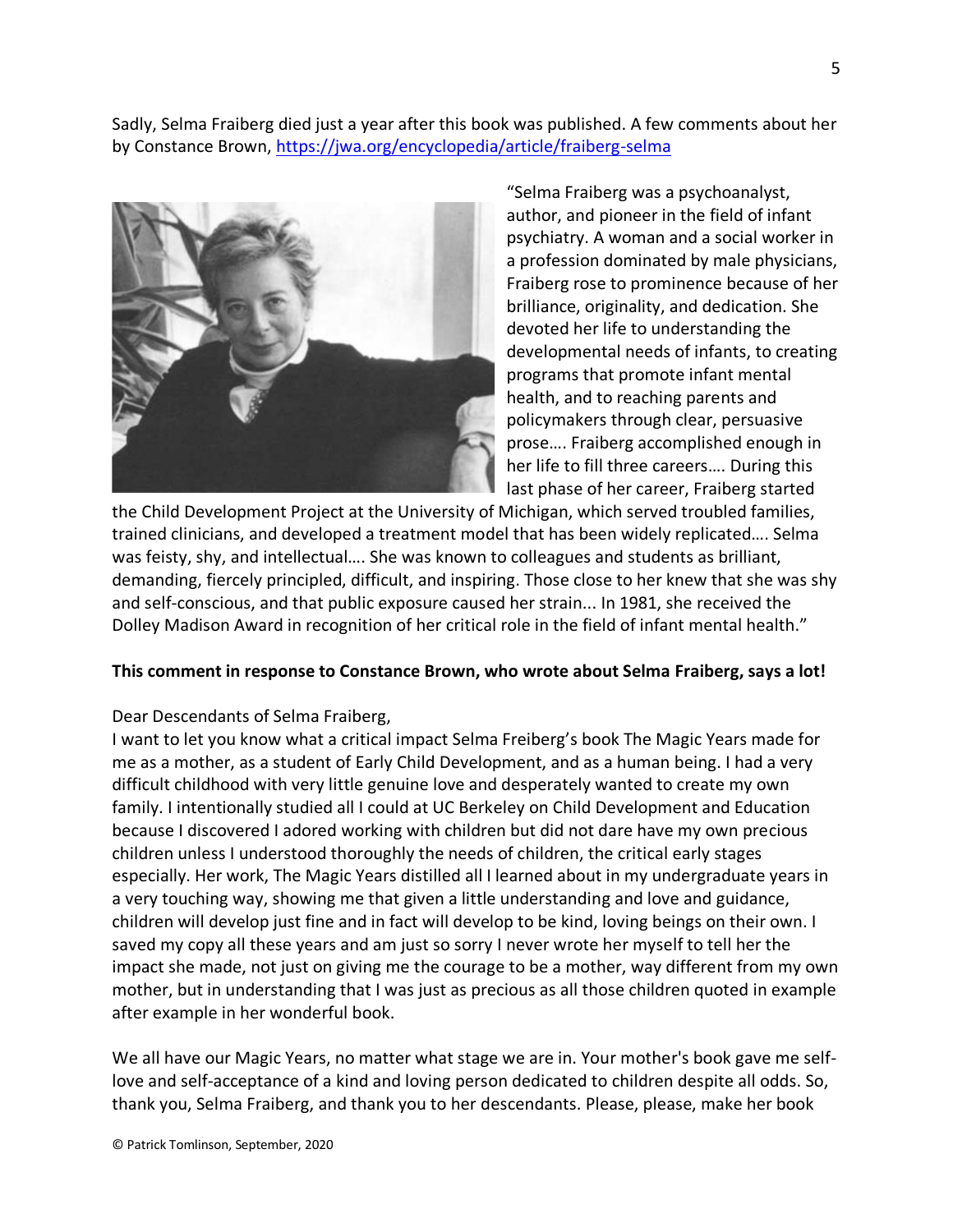available again today. And a word of advice; if you can find anyone to write an adaption in simpler, more practical terms as a manual for the everyday parent, it would go a long, long way in teaching today's young parent about everyday kindness, acceptance, and understanding in raising their children they themselves chose to bring into this world. Really, it would make an incredible difference. I just know that as wonderful as The Magic Years is, many young parents just need a distilled version in some form. Please consider this for today's world to become a little kinder.

Thank you so much. Would you do me the kindness of responding to my comments with an email letting me know you have sent this on to the appropriate person? Thank you so much!

### **Sincerely, Janette Schulte**

## **References**

Brown, C. W. (2009) "Selma Fraiberg." *Jewish Women: A Comprehensive Historical Encyclopedia*. 27 February 2009. Jewish Women's Archive. (Viewed on July 20, 2020) <https://jwa.org/encyclopedia/article/fraiberg-selma>

Fraiberg, S., Adelson, E. and Shapiro, V. (1980) Ghosts in the Nursery: A Psychoanalytic Approach to the Problems of Impaired Infant-Mother Relationships, in Fraiberg, S. (Ed.) (1980) *Clinical Studies in Infant Mental Health: The First Year of Life*, New York: Basic Books, Inc.

van der Kolk, B. A., McFarlane, A.C. and van der Hart, O. (2007) A General Approach to Treatment of Posttraumatic Stress Disorder, in van der Kolk, B. A., McFarlane, A. C. and Weisaeth, L. (eds.) *Traumatic Stress: The Effects of Overwhelming Experience on Mind, Body and Society,* New York: Guilford Press